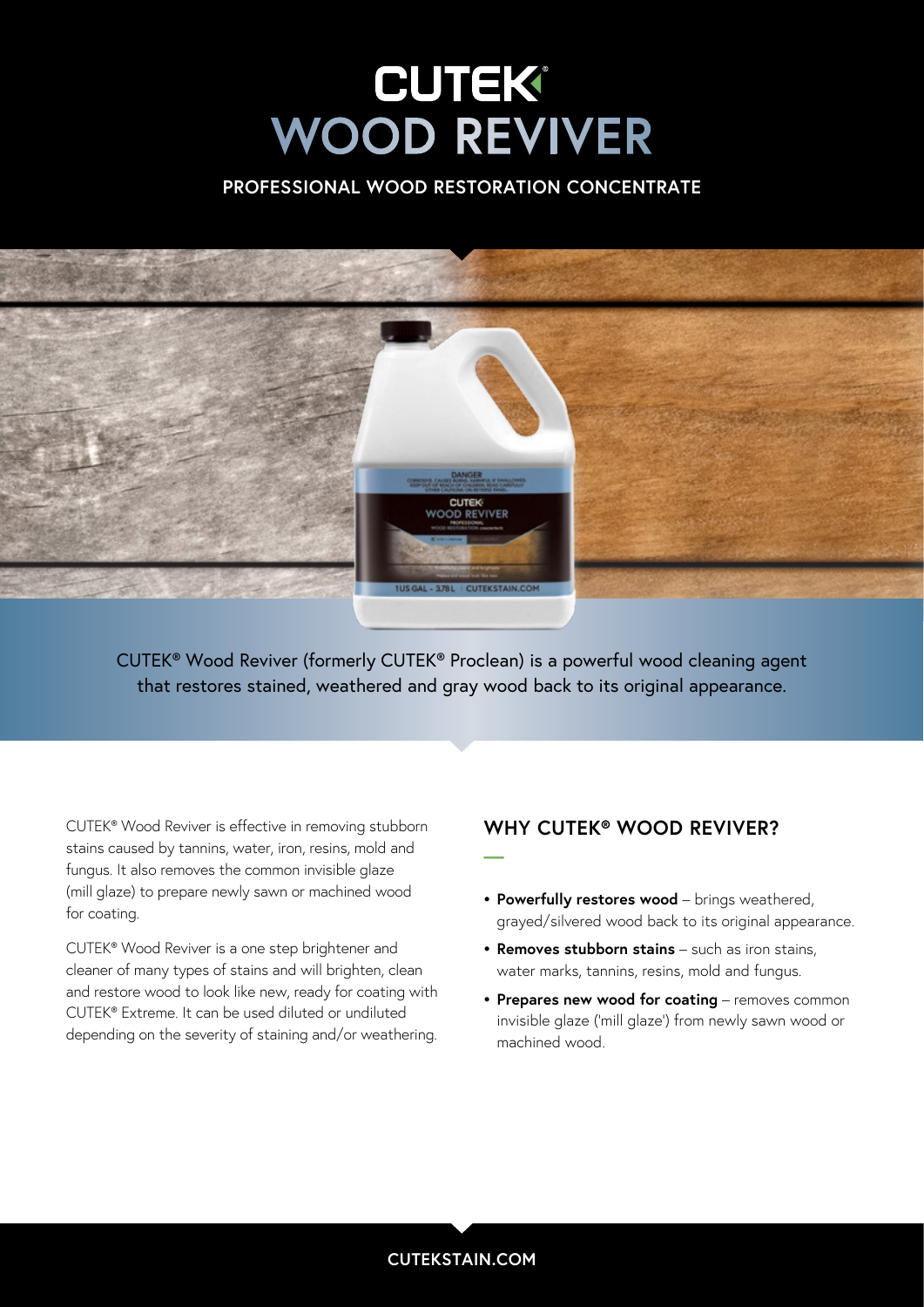## **CUTEK® WOOD REVIVER**

### **DIRECTIONS FOR USE**

washer

lambswool applicator Bucket



IMPORTANT: These figures represent typical averages for common decking and cladding species and are to be used as a guideline only.

## **IMPORTANT INFORMATION**

**—**

CUTEK® Wood Reviver is a powerful wood cleaning agent that restores stained, weathered and gray wood back to its original appearance.

It is important for the user to determine the suitability of the CUTEK® Wood Reviver for its intended application. CUTEK® Wood Reviver can be used diluted or undiluted. Dilution can vary depending on the smoothness and density of your wood as well as the severity of staining and/or weathering.

ALWAYS test product on a small test area, referring to the dilution guidelines, prior to making a full mixture and applying to any large sections. As the species and condition of wood can vary significantly, testing will enable you to accurately estimate the dilution ratio, working time, and amount of CUTEK® Wood Reviver required to complete your project. It will also enable you to perfect the cleaning technique.

NOTE: CUTEK® Wood Reviver will not remove paint and wood coatings from your wood. To remove wood coatings and paints such as latex paints, stains, varnishes, linseed oils, acrylics and other film forming coatings, use CUTEK® Wood Stripper.

### **CUTEKSTAIN.COM**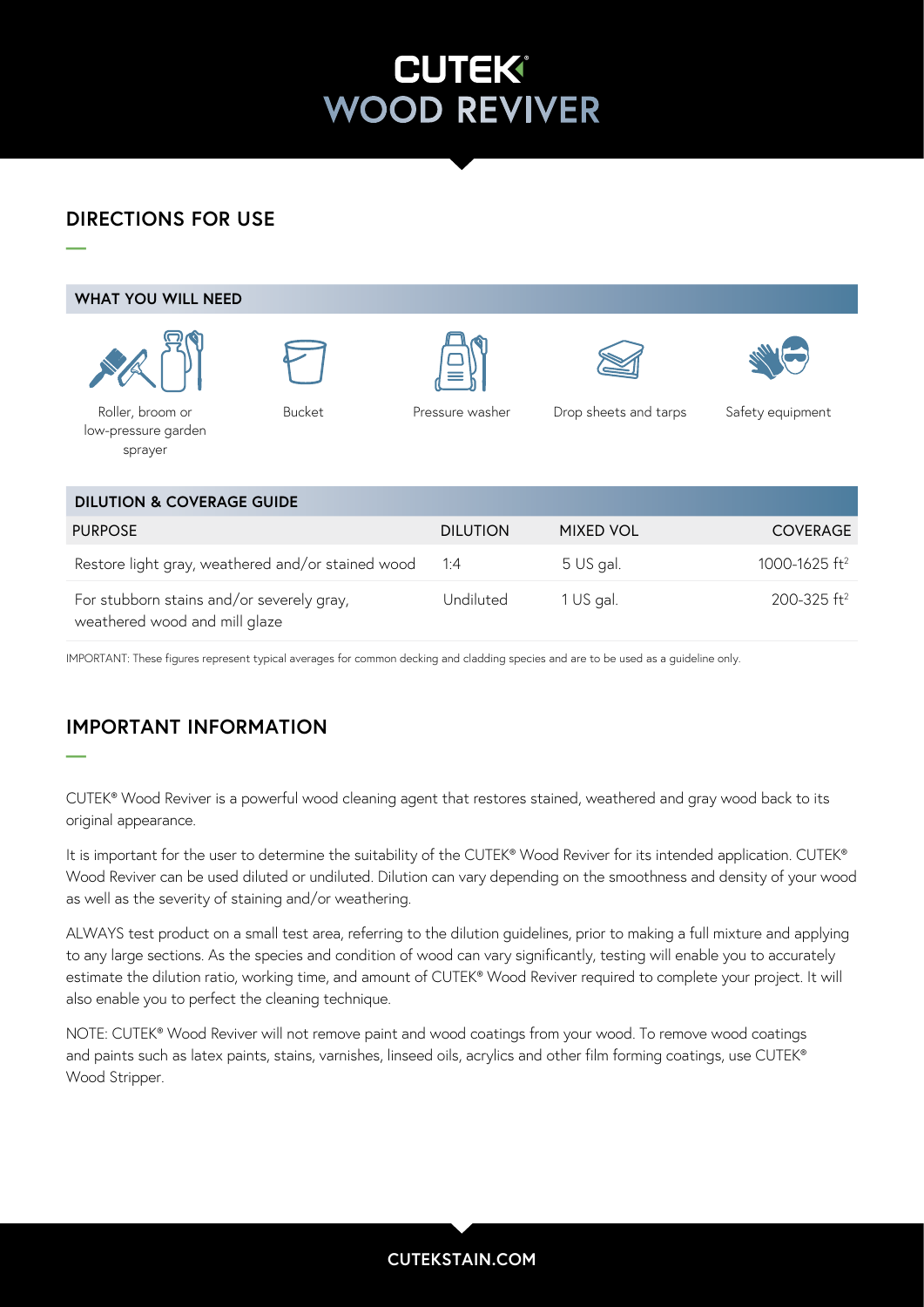## **CUTEK® WOOD REVIVER**

### **PRECAUTIONS**

Before you begin to Prepare and Protect your wood, note the hazards and precautions on the product label and ensure that you have obtained and know how to use the correct safety equipment. CUTEK® Wood Reviver is a hazardous chemical. It is important to refer to the health and safety considerations listed in the Safety Data Sheet (SDS) prior to starting your project. When using CUTEK® Wood Reviver, all adjacent surfaces and vegetation must be adequately protected.

It is also important to be aware of the potential for wind drift into areas with cars or pedestrian traffic when rinsing. Water flush all equipment, vegetation, paths, concrete, asphalt and other adjacent surfaces before and after contact.

#### DO NOT SWALLOW

CUTEK® Wood Reviver will make surfaces slippery, DO NOT walk on the surface until it is dry.

#### A full list of precautions and the SDS is available at www.cutekstain.com

#### **STEP 1> PREPARE**

**APPLICATION:** If required, dilute the CUTEK® Wood Reviver concentrate with water; refer to dilution guidelines and complete a test patch to ensure the right dilution for your wood.

Wet your wood prior to applying CUTEK® Wood Reviver. Apply CUTEK® Wood Reviver liberally to the wetted wood with a roller, broom or low-pressure garden sprayer. Let CUTEK® Wood Reviver do the work by leaving it on the surface for 1 hour to 24 hours depending on the severity of staining or discoloration. It may be necessary to scrub stubborn stains moderately with a stiff fiber brush. Note: the wood does not need to be kept wet for CUTEK® Wood Reviver to keep working.

**REMOVAL:** Rinse off thoroughly, using a pressure washer set to approximately 50 bar (750 p.s.i.) with a fan jet pattern. REMOVAL WITH A GARDEN HOSE IS NOT SUFFICIENT.

CAUTION must be used to avoid damage to the wood fiber and 'furring up'. Adjust your cleaning process by reducing the pressure or your operating distance from the wood. DO NOT use "turbojets" on wood.

Rinse from the highest point and work down methodically using long even strokes in the direction of the grain, until there is minimal to no sudsing. The longer that CUTEK® Wood Reviver is left on the wood, the greater the rinse time required.

**CLEAN-UP:** Equipment may be cleaned with water. Ensure wash water is disposed in accordance with local regulations.